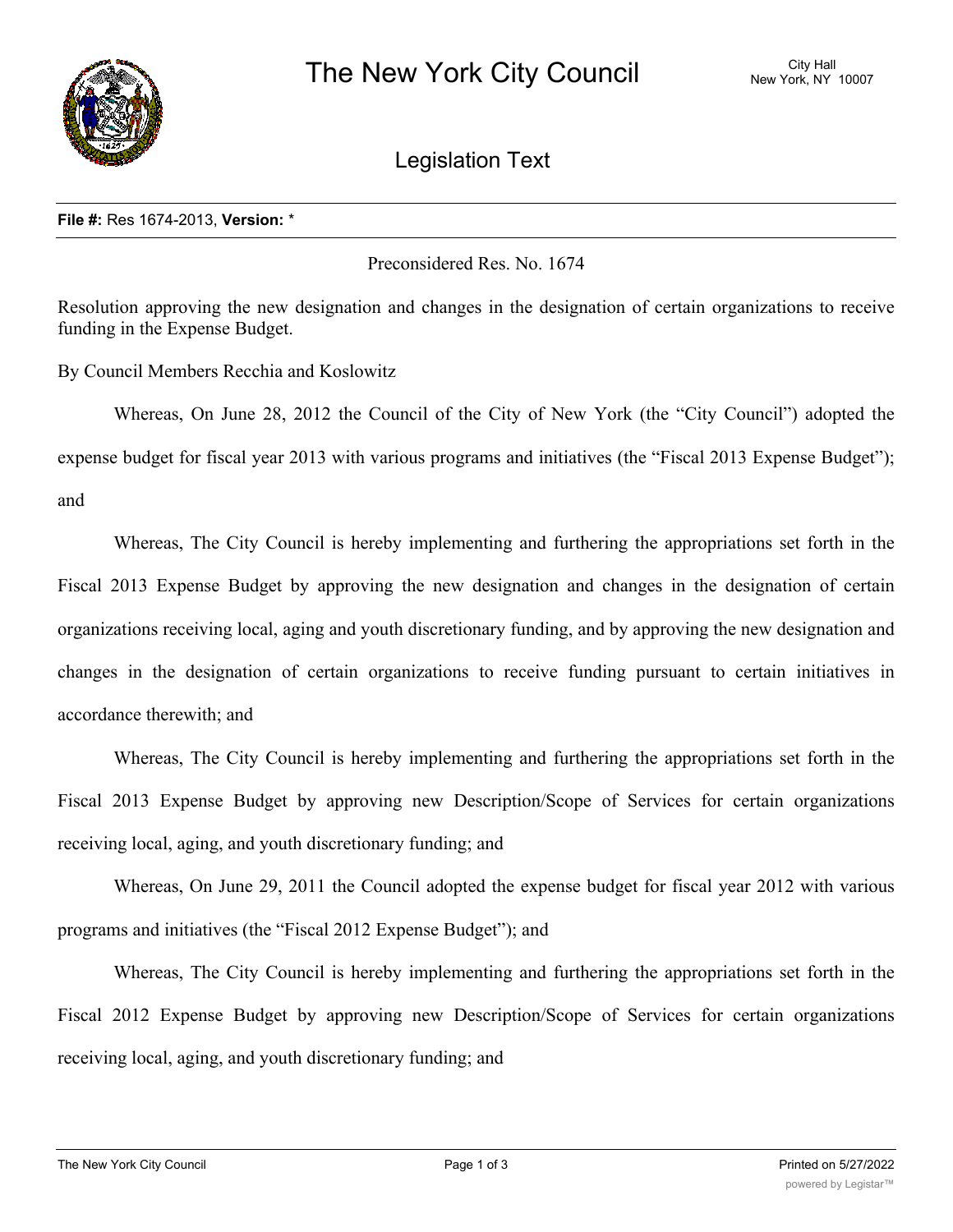## **File #:** Res 1674-2013, **Version:** \*

Resolved, That the City Council approves the new designation and changes in the designation of certain organizations receiving local discretionary funding in accordance with the Fiscal 2013 Expense Budget, as set forth in Chart 1; and be it further

Resolved, That the City Council approves the new designation and changes in the designation of a certain organization receiving aging discretionary funding in accordance with the Fiscal 2013 Expense Budget, as set forth in Chart 2; and be it further

Resolved, That the City Council approves the new designation and changes in the designation of certain organizations receiving youth discretionary funding in accordance with the Fiscal 2013 Expense Budget, as set forth in Chart 3; and be it further

Resolved, That the City Council approves the new designation and changes in the designation of a certain organization receiving funding pursuant to the Medical Services in Adult Shelters Initiative in accordance with the Fiscal 2013 Expense Budget, as set forth in Chart 4; and be it further

Resolved, That the City Council approves the new designation and changes in the designation of a certain organization receiving funding pursuant to the Immigrant Opportunities Initiative in accordance with the Fiscal 2013 Expense Budget, as set forth in Chart 5; and be it further

Resolved, That the City Council approves the new designation and changes in the designation of a certain organization receiving funding pursuant to Out of School Time Initiative in accordance with the Fiscal 2013 Expense Budget, as set forth in Chart 6; and be it further

Resolved, That the City Council approves the new designation and changes in the designation of certain organizations receiving funding pursuant to the HIV/AIDS Faith Based Initiative in accordance with the Fiscal 2013 Expense Budget, as set forth in Chart 7; and be it further

Resolved, That the City Council approves the new designation of certain organizations receiving funding pursuant to the Anti-Gun Violence Initiative in accordance with the Fiscal 2013 Expense Budget, as set forth in Chart 8; and be it further